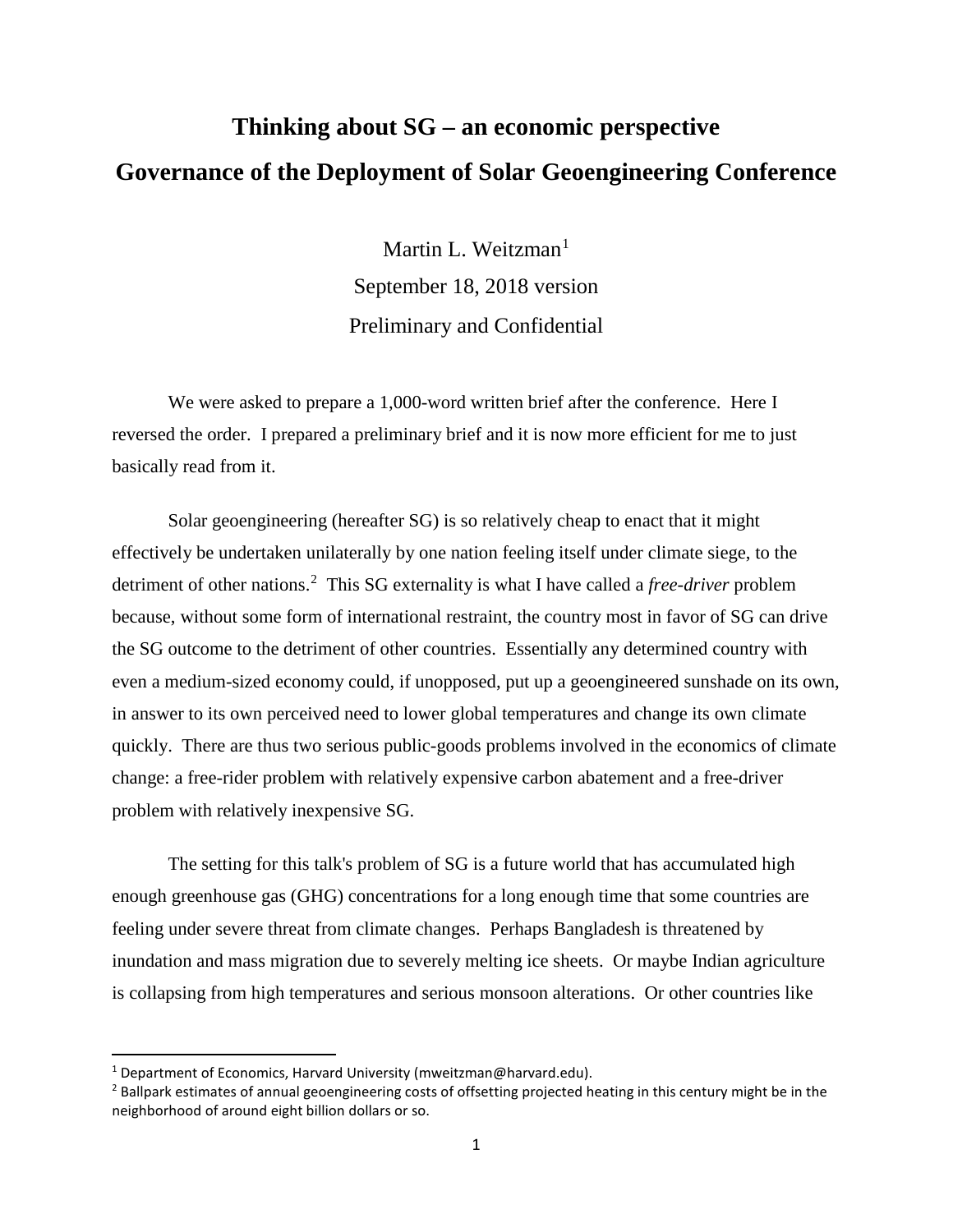China or the U.S. are concerned with damaging climate change for other reasons. Suppose that the governments of one or more such concerned countries feel themselves under such intense domestic political pressure to *do something* that they cannot wait for gradual diminishment of GHG emissions, but must come out in favor of geoengineering lower temperatures immediately (at very little direct deployment cost to them). Suppose that much of the rest of the world does not want the high level of SG that a free-driver solution implies. What is the outcome?

For concreteness here, I quantify the level of SG by the annual injection flow of stratospheric sulfur dioxide  $(SO<sub>2</sub>)$ . In essence, the world wants or needs a social choice mechanism to reconcile different preferences about where to dial the knob of  $SO<sub>2</sub>$  flow injections. Maybe it is worthwhile to set aside some time to think more abstractly about socialchoice rules concerning where to dial the knob of SG flow levels that differentially impact parties having different interests.

I was asked to discuss what economic theory might contribute to an understanding of the governance problem of SG. My musings here will therefore be at a higher level of abstraction than most of us are accustomed to. I have a big-picture big-think message that some might view less charitably as a form of science fiction. I ask the audience to entertain a willing suspension of disbelief while I try to set out, as a thought experiment, a possible theoretical resolution of the SG knob-setting problem in the form of a particular social choice mechanism. I am asking: Is there any recognizable decision mechanism, however hypothetical, abstract, and seemingly unrealistic, that economic theory might suggest? At the very least I hope that this theoretical exercise is thought provoking and might stimulate other new ideas, perhaps along vaguely similar lines.

Imagine a hypothetical "World Climate Assembly" (WCA), which acts like a legislative general assembly. Each country is represented with voting weight perhaps, say, proportional to its population. The world starts off with some given flow-level of annual stratospheric  $SO<sub>2</sub>$ injection, which might be zero at the beginning. Consider an asymmetric supermajority voting system. I will use 3/4 as a numerical example, but the idea is more general. Any proposal to *increase* the level of geoengineering by dialing up the knob requires at least a 3/4 supermajority

2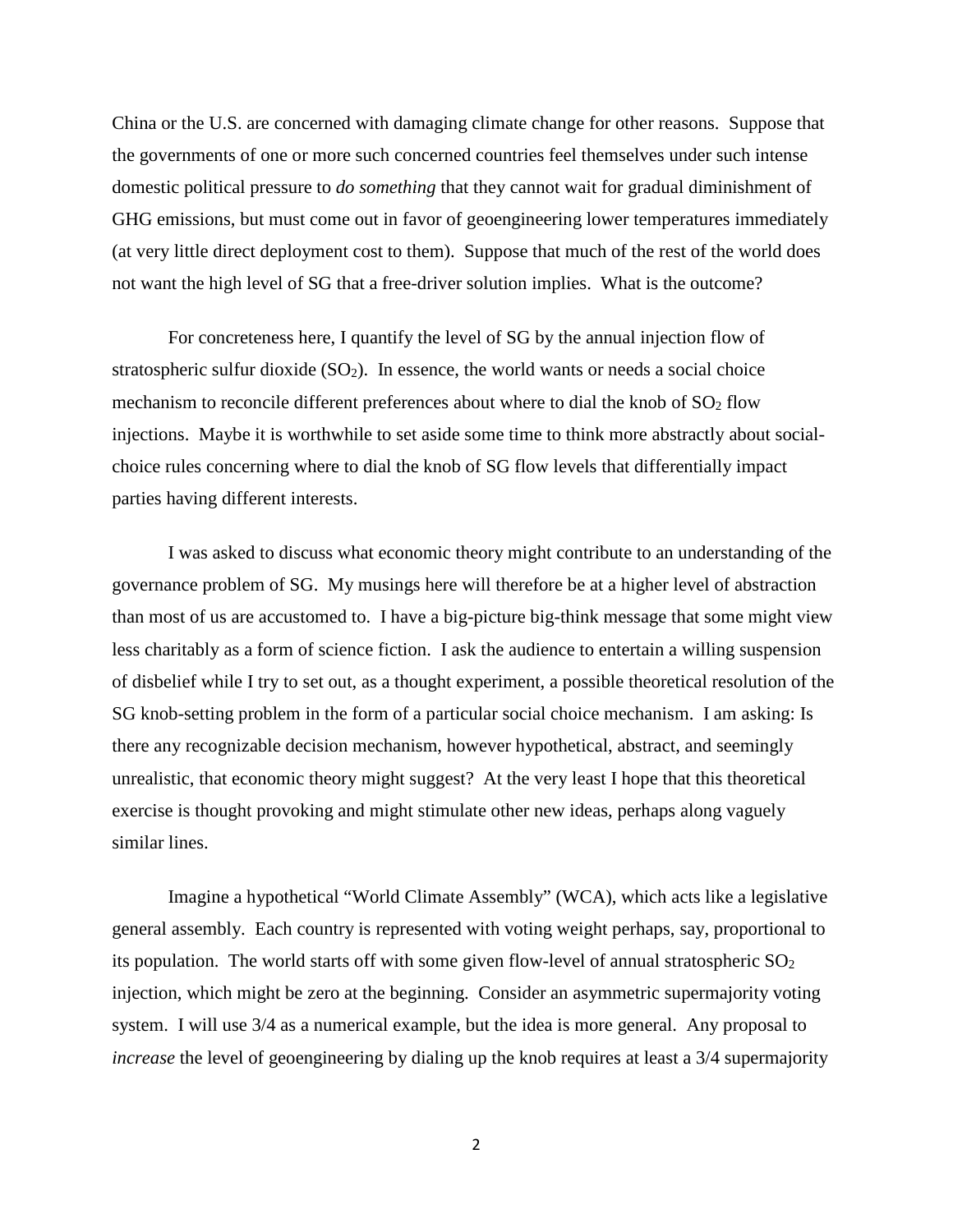of the general assembly. Any proposal to *decrease* the level of geoengineering by dialing down the knob requires at least a 1/4 "superminority" of the WCA.

This asymmetric supermajority voting system has (for me, at least) a certain intuitive appeal. Overdoing SG seems much more dangerous than underdoing SG because it represents a relatively much riskier strategy with a much more heavily weighted potential downside, so it should require a larger fraction of the vote to increase SG than to decrease SG. To up-dial SG is to move in the direction of an unknown and riskier strategy. To down-dial SG is to move in the direction of the known and less-risky strategy.

Now comes a question that economists love to pose and answer in applying economic theory to policy. Is there any coherent welfare story, which is not completely ridiculous, that could be used to justify the proposed policy? If we cannot find any such welfare story, then the proposed policy seems somewhat more suspect because it is based on heuristics alone. If we can find such a welfare story, then the proposed policy at least passes a minimal internal consistency check, although it may be legitimately criticized on many other grounds. (An example of this methodology is the idea that "free trade is a good policy," where economists since the time of Adam Smith can come up with a justifying welfare story that is not completely ridiculous, although it can be negated, for example, by declining-cost infant-industry arguments.)

For the WCA 3/4 voting rule, here is a sketch of an underlying welfare story. Each nation has a *different* most-preferred value of SG. The loss function for each nation is kinked at its most-preferred value of SG, with increased SG incurring *three* times as much loss as decreased SG for reasons having to do with the idea that overdone geoengineering is riskier and more horrifying, whereas underdone geoengineering is merely undesirable. Under these circumstances, the minimum total global welfare loss (or, equivalently, the maximum total global welfare gain) is realized by the above asymmetric WCA 3/4 supermajority voting rule. This is not a trivial result. Under certain non-ridiculous assumptions about each country's welfare function for SG, we can assert that a WCA supermajority voting rule maximizes total welfare.

3